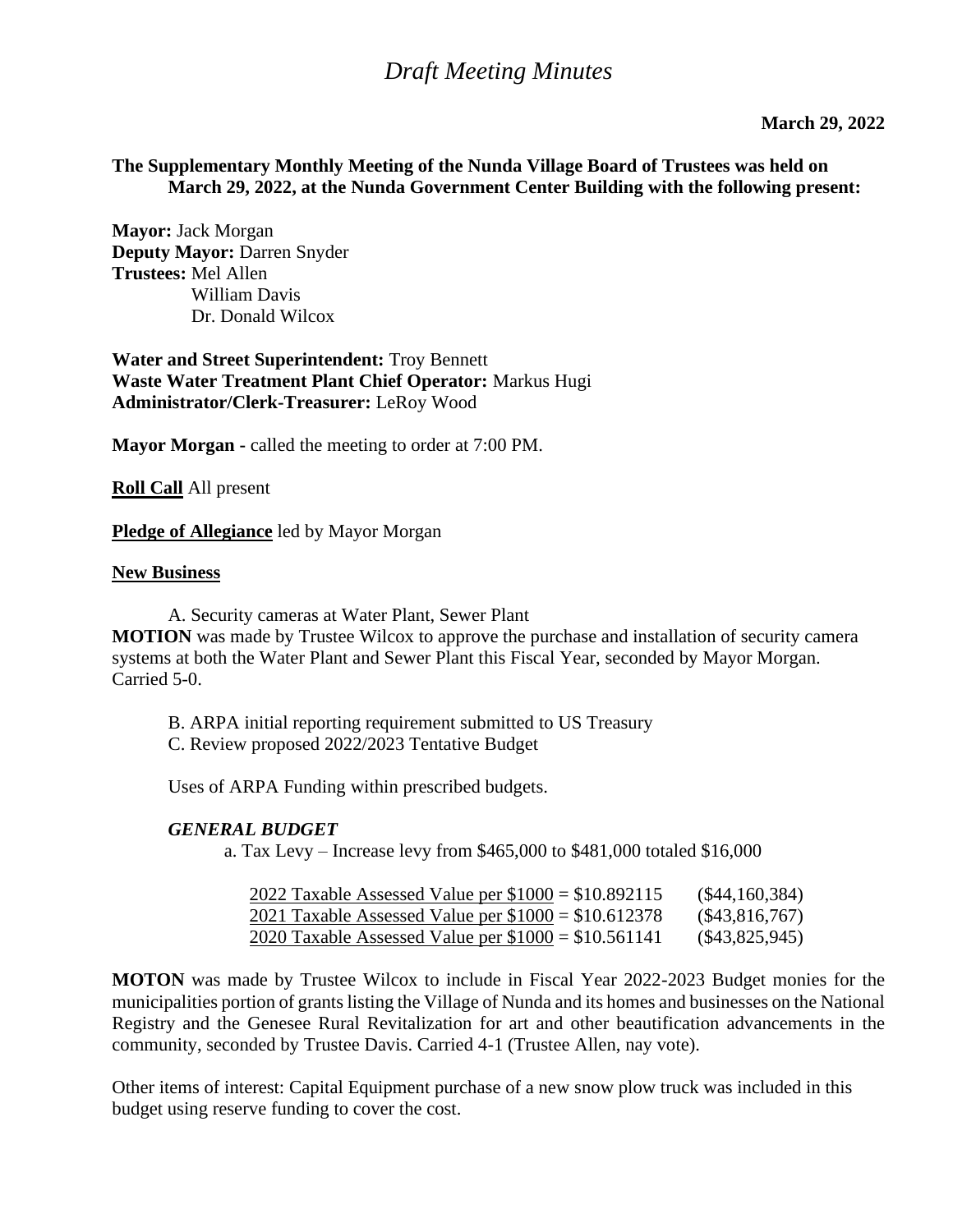# *Draft Meeting Minutes*

American Rescue Plan Act signed into law by President Biden in 2021 provided funding to each municipality in the country. The Village of Nunda did receive its first installment of funding last year with the second installment being disseminated to municipalities this Summer. The Village of Nunda has developed a plan for the use of most of these funds over the next four years.

ARPA Grant monies to be used in the General Fund in the Tentative Budget review are:

- \$6,995 V-Plow to assist in Winter sidewalk plowing
- \$5,000 Convert all street lighting to LED
- \$1,200 Security Camera's at DPW Building

#### *WATER BUDGET*

a. Quarterly Debt Service Charge – Increase  $$0.32$  – staring June 1<sup>st</sup> to be set at \$29.85.

ARPA Grant monies to be used in the Water Fund are:

\$15,795 Replace Water Meter Reader as equipment and software are becoming obsolete

#### *SEWER BUDGET*

a. No quarterly debt charges this Fiscal Year

Other items of interest in the Sewer Fund are capital purchases: Replacement tractor to assist in the finalization phase of waste materials processing at the sewer plant. The current equipment (tractor) will be transferred to the Water Department to assist in operations at the municipal properties located in the Town of Nunda. Funding of this equipment will be through reserve funds.

ARPA Grant monies to be used in the Sewer Fund are:

\$20,000 Security Gate at the Sewer Plant

|  |  | 2022/2023 water/sewer debt charge per qtr. = $$29.85 + $0.00 = $29.85$    | Decrease | \$4.53 |
|--|--|---------------------------------------------------------------------------|----------|--------|
|  |  | $2021/2022$ water/sewer debt charge per qtr. = \$29.53 + \$4.85 = \$34.38 | Increase | \$0.23 |
|  |  | $2020/2021$ water/sewer debt charge per qtr. = \$29.59 + \$4.56 = \$34.15 | Increase | \$0.89 |

#### *YOUTH BUDGET*

a. Total contributions to this Program are as listed, this budget was adopted in November 2021 as a Joint Activity for three municipalities; provided is an adjustment to the adopted budget slightly lowering expenditures for all participants;

| Appropriated from 2021 available                  | \$4,300  |
|---------------------------------------------------|----------|
| Total required from Village (41%)                 | \$7,945  |
| Total required from Town of Nunda (41%)           | \$7,945  |
| Total required from Town of Portage (18%) \$3,486 |          |
|                                                   | \$25,577 |

#### **Resolution No. 2022-013**

**BE IT RESOLVED** that the Nunda Village Board of Trustees approve the 2022/2023 Tentative Budget as presented with the following Appropriations: General Fund \$849,198 with \$481,000 to be raised by Taxes, Sewer Fund \$284,125, Water Fund \$327,849 and Youth Recreation \$25,577. Such budgets